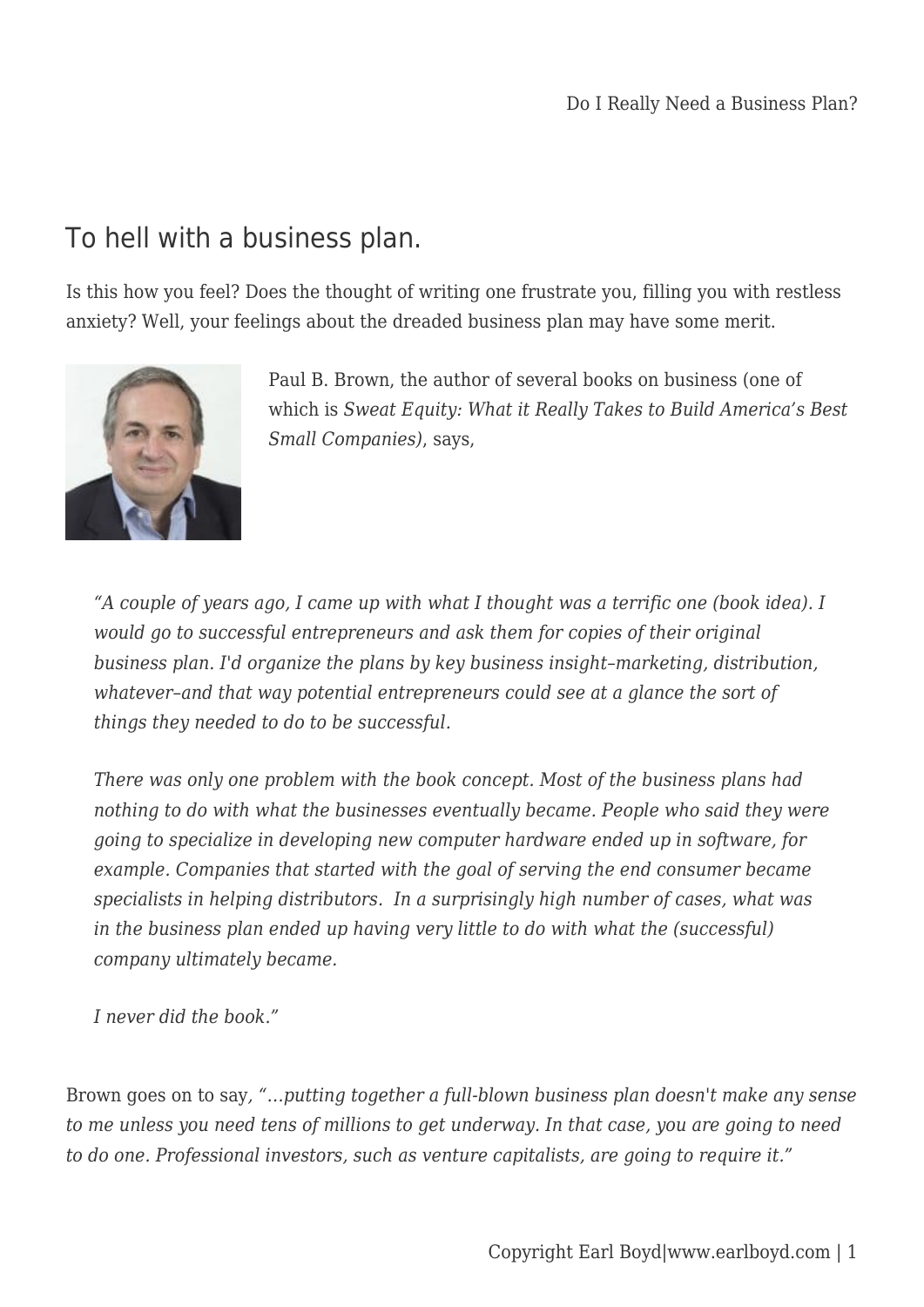You know what? I agree with Mr. Brown.

What it really comes down to is, how do you define what a business plan is. The classic "business school" business plan is not required for a small business, especially at the start. That form of the business plan becomes an exercise in futility for a startup business owner because, in most instances, it's not functional and provides little insight into the types of challenges the owner is yet to face.

What an owner of a new or early-stage small business needs is a clear direction on what to do when to do it, and how to do it. A document that is practical and relevant to what must be done to generate money, now.

## Create a 90 Day Action Plan

Attempting to predict what will happen in a business 12 months from now, is a challenge for experienced business owners. It's even more challenging for owners of new/early stage businesses.

In my role as Entrepreneur in Residence at Philadelphia Fashion Incubator at Macy's, I advise new/early stage fashion designers. Most of them are new to the business aspect of the industry and the idea of business plans, marketing, financial management, etc. is foreign.

As I do with many new business owners, I provide them an approach to executing what must be done that's easy to implement and manage.

Here is an example of what we do. You should do the same.

Marie *(fictional name)* is the creator of small home decorative who has been selling her products for the past nine months. Marie feels overwhelmed and disorganized, needs to be more productive and have more clarity about her direction.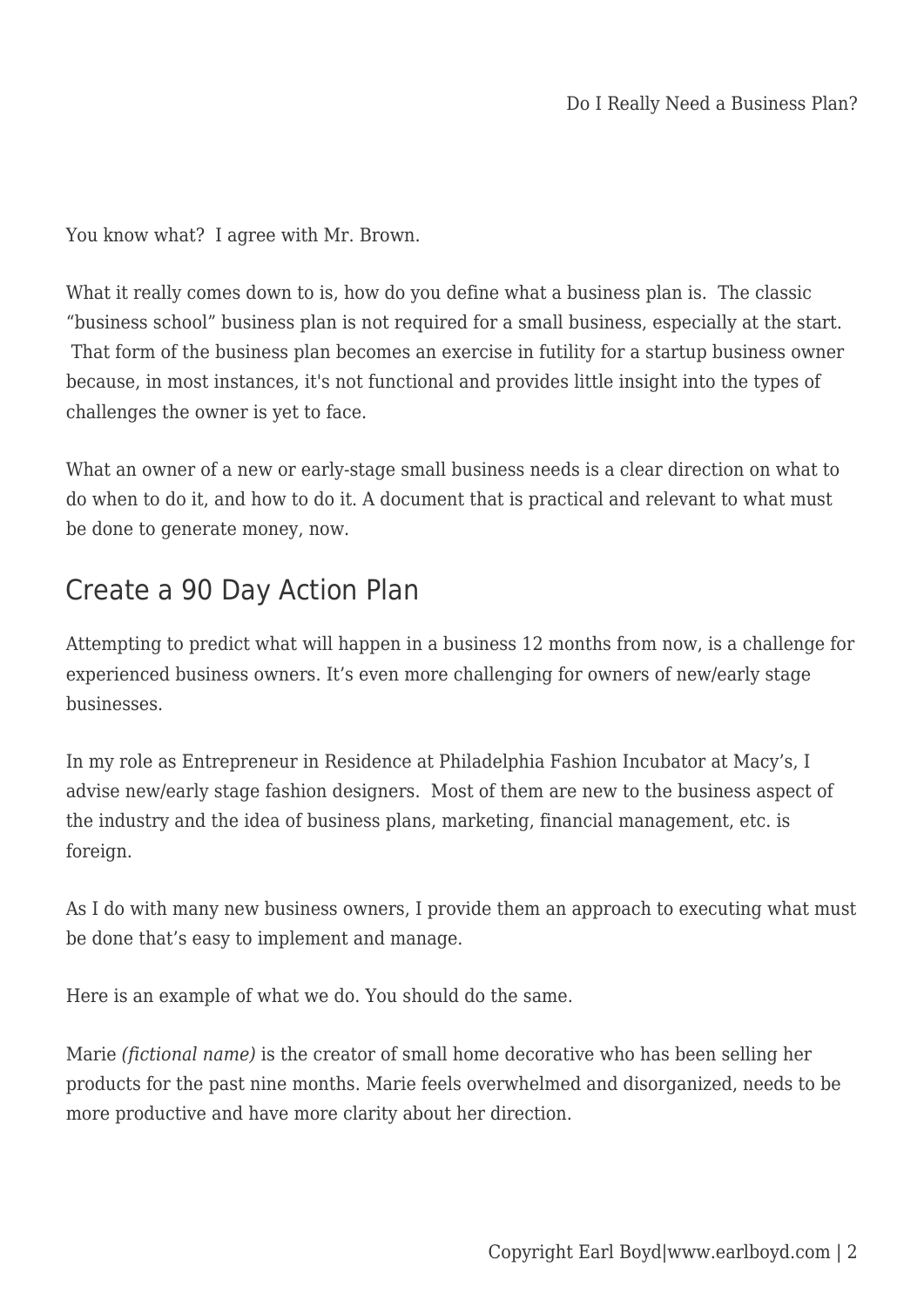## Define the Business

The first thing we do is add clarity to what the business is by articulating:

- What problem does the business solve/need it meets?
- What product/service solves the problem.
- Describes how it differs from other products solving the same problem.
- Identify who the customer is.
- Define how you will generate money (revenue model).
- Identify how customers will access the product.
- Define how you will let the market know you exist and why.

## The Concept of "Manageable Chunks"



A very successful entrepreneur gave me this advice about setting goals for a new/early stage business. He said, "Cut your goals down to a size that fits your mouth for chewing. Chew that, swallow, and take another bite."